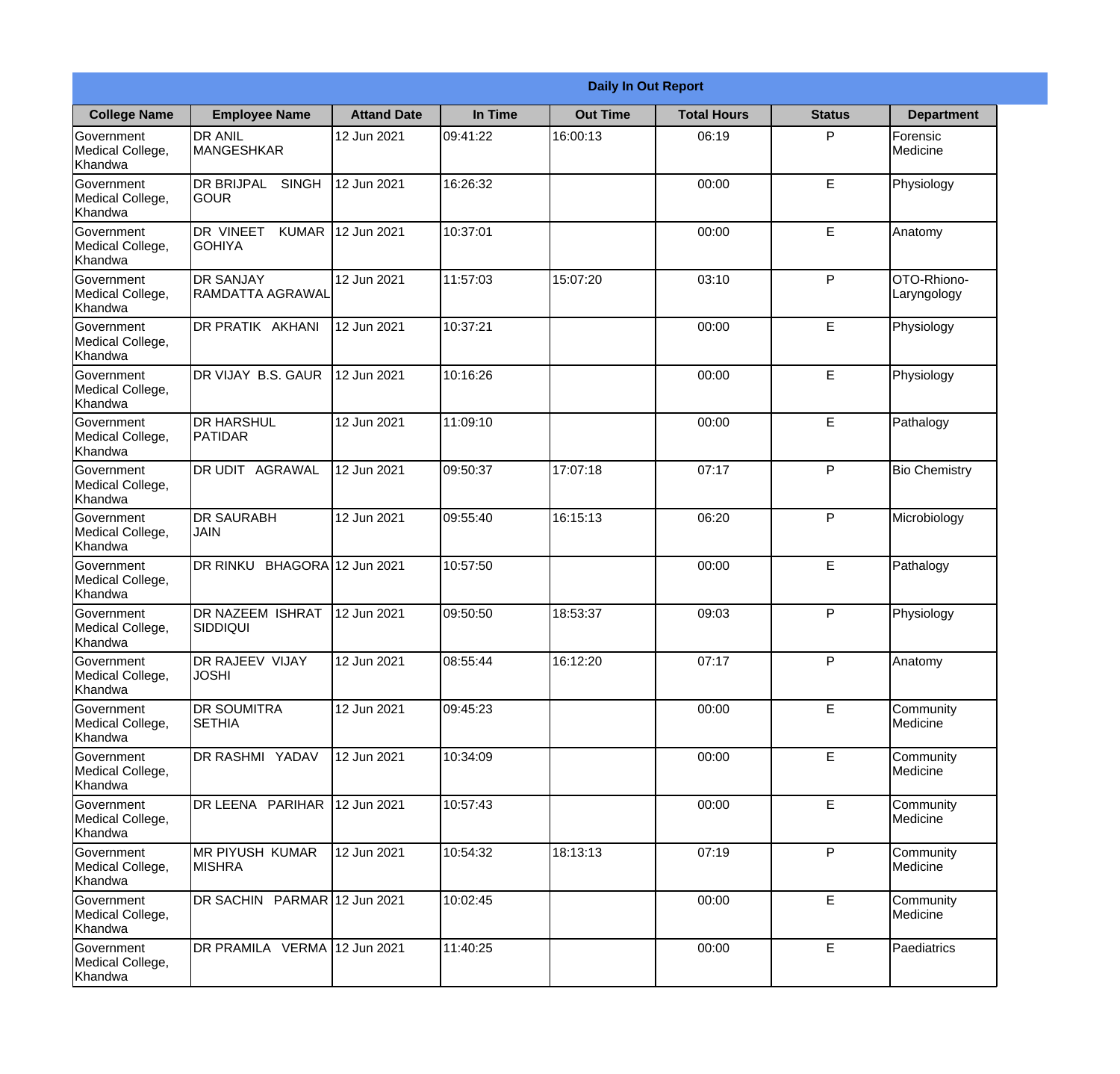| <b>Designation</b>                         | <b>Category</b>       |
|--------------------------------------------|-----------------------|
| <b>Assistant Professor</b>                 | <b>IPara Clinical</b> |
| Demonstrator/Tutor                         | <b>Non Clinical</b>   |
| Professor                                  | Non Clinical          |
| Professor                                  | Clinical              |
| <b>Assistant Professor</b>                 | Non Clinical          |
| Associate Professor Non Clinical           |                       |
| <b>Assistant Professor   Para Clinical</b> |                       |
| Associate Professor Non Clinical           |                       |
| Associate Professor   Para Clinical        |                       |
| Assistant Professor                        | Para Clinical         |
| Professor                                  | Non Clinical          |
| <b>Assistant Professor   Non Clinical</b>  |                       |
| <b>Assistant Professor</b>                 | Para Clinical         |
| <b>Assistant Professor</b>                 | Para Clinical         |
| <b>Assistant Professor</b>                 | Para Clinical         |
| Statistician                               | Para Clinical         |
| <b>Assistant Professor</b>                 | Para Clinical         |
| Professor                                  | Clinical              |

## **Daily In Out Report**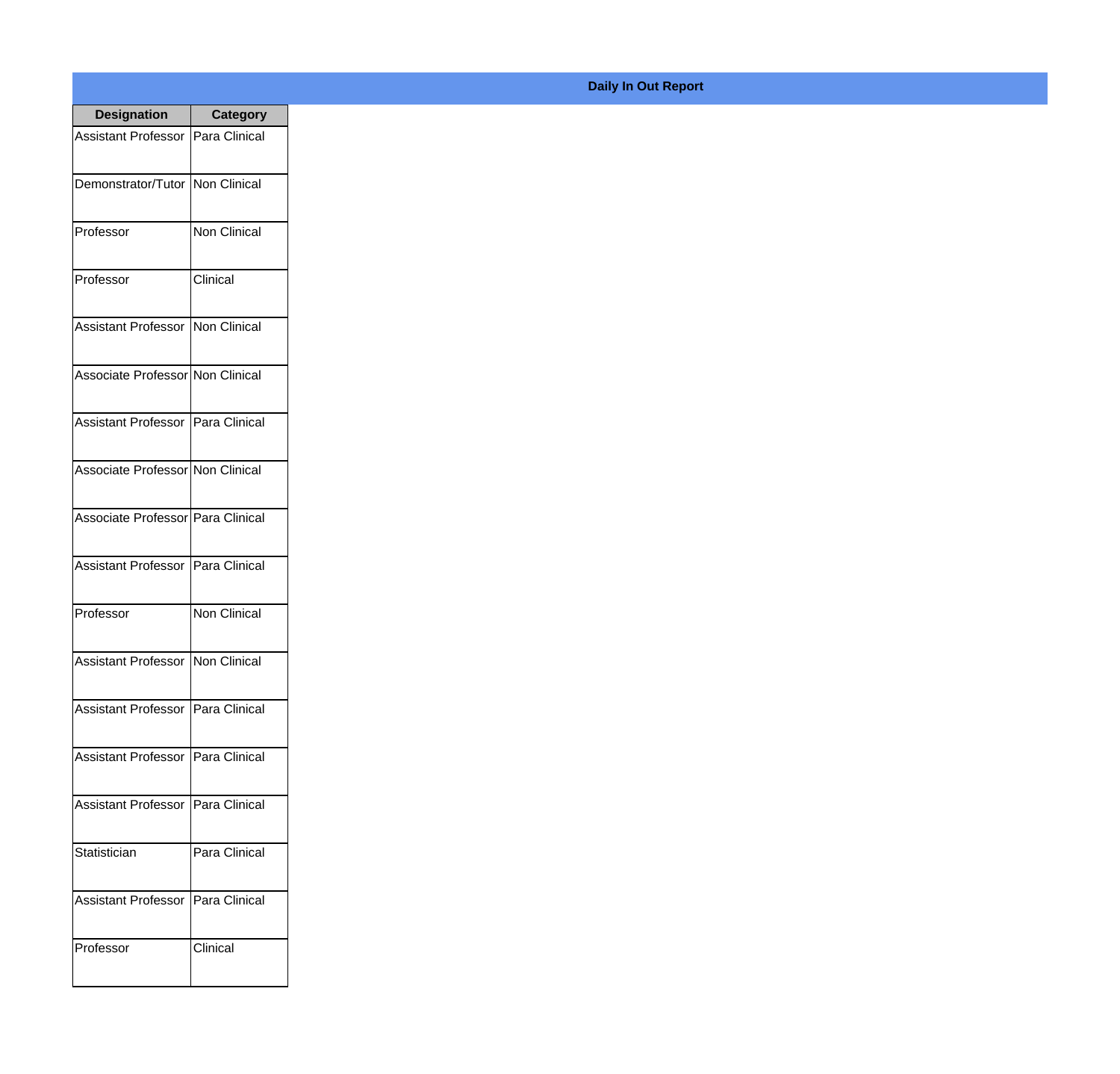|                                                  |                                                |             |          |          | <b>Daily In Out Report</b> |              |                             |
|--------------------------------------------------|------------------------------------------------|-------------|----------|----------|----------------------------|--------------|-----------------------------|
| Government<br>Medical College,<br>Khandwa        | DR SIDDHARTH<br><b>BANODE</b>                  | 12 Jun 2021 | 09:50:44 | 16:56:21 | 07:06                      | P            | Pharmacology                |
| Government<br>Medical College,<br>Khandwa        | <b>DR PRIYA KAPOOR</b><br><b>KAPOOR</b>        | 12 Jun 2021 | 09:52:03 |          | 00:00                      | E            | Pathalogy                   |
| <b>Government</b><br>Medical College,<br>Khandwa | <b>DR SAPNA</b><br><b>MAHESHRAM</b>            | 12 Jun 2021 | 11:00:03 |          | 00:00                      | E            | Community<br>Medicine       |
| Government<br>Medical College,<br>Khandwa        | <b>DR SEEMA</b><br><b>SUDHAKARRAO</b><br>SUTAY | 12 Jun 2021 | 17:10:58 |          | 00:00                      | E            | Forensic<br>Medicine        |
| <b>Government</b><br>Medical College,<br>Khandwa | DR RAKESH SINGH<br><b>HAZARI</b>               | 12 Jun 2021 | 16:23:55 |          | 00:00                      | E            | Pathalogy                   |
| Government<br>Medical College,<br>Khandwa        | <b>DR NISHA</b><br><b>KAITHWAS</b>             | 12 Jun 2021 | 10:21:15 | 13:45:56 | 03:24                      | $\mathsf{P}$ | Psychiatry                  |
| Government<br>Medical College,<br>Khandwa        | <b>DR RANJEET</b><br><b>BADOLE</b>             | 12 Jun 2021 | 15:25:06 |          | 00:00                      | E            | <b>General Medicine</b>     |
| <b>Government</b><br>Medical College,<br>Khandwa | DR ASHOK<br><b>BHAUSAHEB NAJAN</b>             | 12 Jun 2021 | 10:55:51 |          | 00:00                      | E            | Forensic<br>Medicine        |
| Government<br>Medical College,<br>Khandwa        | DR NITESHKUMAR<br>KISHORILAL<br><b>RATHORE</b> | 12 Jun 2021 | 17:49:34 |          | 00:00                      | E            | Pharmacology                |
| Government<br>Medical College,<br>Khandwa        | DR SANGEETA<br><b>CHINCHOLE</b>                | 12 Jun 2021 | 11:01:16 |          | 00:00                      | E            | Physiology                  |
| Government<br>Medical College,<br>Khandwa        | DR SUNIL BAJOLIYA                              | 12 Jun 2021 | 10:02:09 |          | 00:00                      | E            | OTO-Rhiono-<br>Laryngology  |
| Government<br>Medical College,<br>Khandwa        | DR NISHA MANDLOI<br><b>PANWAR</b>              | 12 Jun 2021 | 10:06:26 |          | 00:00                      | E            | Obstetrics &<br>Gynaecology |
| Government<br>Medical College,<br>Khandwa        | <b>DR SATISH</b><br><b>CHANDEL</b>             | 12 Jun 2021 | 12:20:13 |          | 00:00                      | E            | Pharmacology                |
| Government<br>Medical College,<br>Khandwa        | DR JITENDRA<br>AHIRWAR                         | 12 Jun 2021 | 11:27:05 | 18:29:56 | 07:02                      | P            | Pathalogy                   |
| Government<br>Medical College,<br>Khandwa        | <b>DR MUKTESHWARI</b><br><b>GUPTA</b>          | 12 Jun 2021 | 11:30:58 |          | 00:00                      | E            | Pharmacology                |
| Government<br>Medical College,<br>Khandwa        | DR PURTI AGARWAL<br>SAINI                      | 12 Jun 2021 | 10:19:47 |          | 00:00                      | E            | Pathalogy                   |
| Government<br>Medical College,<br>Khandwa        | DR YASHPAL RAY                                 | 12 Jun 2021 | 11:57:51 |          | 00:00                      | E            | Anatomy                     |
| Government<br>Medical College,<br>Khandwa        | DR DEEPIKA<br><b>PANWAR</b>                    | 12 Jun 2021 | 11:15:20 |          | 00:00                      | E            | <b>Bio Chemistry</b>        |